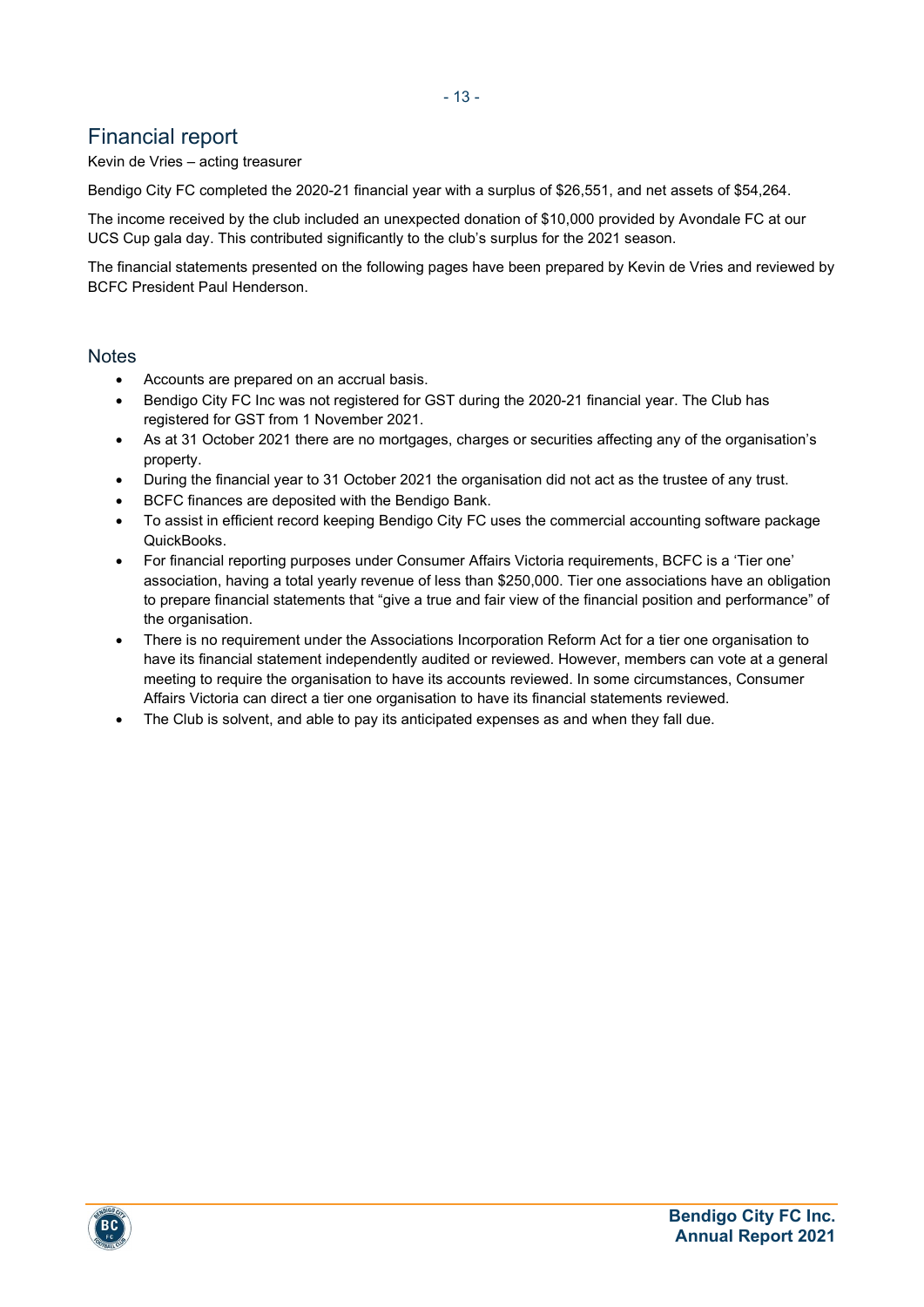# 2020-21 financial statements

### Income statement

For the year ending 31 October 2021, accrual basis.

|                                          | Total (\$) |                                        | Total (\$) |
|------------------------------------------|------------|----------------------------------------|------------|
| <b>Income</b>                            |            | <b>Expenses</b>                        |            |
| <b>Football income</b>                   |            | <b>Football expenses</b>               |            |
| Player registrations                     | 94,430.89  | Playing fees - NPL licence fee         | 2,231.25   |
| SAP program                              | 4,600.00   | Playing fees - team entry fees         | 144.00     |
| Other player contributions               | 306.00     | Playing fees - FV player registration  | 7,060.60   |
| <b>Total Football income</b>             | 99,336.89  | Playing fees - other competitions      | 610.20     |
| <b>Grants</b>                            | 8,000.00   | Linemarking                            | 633.27     |
| Sponsorship & donations                  |            | Referee fees                           | 5,340.50   |
| Sponsorship                              | 15,500.00  | Football equipment                     | 4,398.84   |
| Donations received                       | 10,000.00  | Uniforms                               | 20,780.15  |
| <b>Total Sponsorship &amp; donations</b> | 25,500.00  | Balls, bibs, cones, training items     | 1,217.15   |
| <b>Fundraising</b>                       |            | Trophies & awards                      | 586.52     |
| Canteen & BBQ sales                      | 5,661.35   | <b>Total Football expenses</b>         | 43,002.48  |
| Other fundraising                        | 105.65     | <b>Personnel expenses</b>              |            |
| Merchandise sales                        | 90.00      | Coaches fees                           | 32,525.00  |
| <b>Total Fundraising</b>                 | 5,857.00   | Technical director fees                | 16,475.00  |
| Other income                             | 1,516.20   | SAP coaches fees                       | 2,460.00   |
|                                          |            | <b>WorkCover expenses</b>              | 392.65     |
| <b>Total Income</b>                      | 140,210.09 | Training & development                 | 4,750.00   |
|                                          |            | <b>Total Personnel expenses</b>        | 56,602.65  |
|                                          |            | <b>Fundraising expenses</b>            |            |
|                                          |            | Food & beverage purchases              | 2,157.16   |
|                                          |            | <b>Total Fundraising expenses</b>      | 2,157.16   |
|                                          |            | <b>Club operating expenses</b>         |            |
|                                          |            | Accounting & bookkeeping               | 220.00     |
|                                          |            | Advertising & promotion                | 1,158.51   |
|                                          |            | Bank fees & charges                    | 852.80     |
|                                          |            | <b>TryBooking fees</b>                 | 367.50     |
|                                          |            | Cleaning & waste disposal              | 337.35     |
|                                          |            | Computer expenses                      | 199.15     |
|                                          |            | Consultancy fees                       | 5,500.00   |
|                                          |            | Donations                              | 400.00     |
|                                          |            | Club equipment                         | 1,340.98   |
|                                          |            | First aid, health and safety           | 474.01     |
|                                          |            | Licences, fees, permits, subscriptions | 208.38     |
|                                          |            | Postage                                | 136.00     |
|                                          |            | Printing & stationery                  | 35.83      |
|                                          |            | <b>Total Club operating expenses</b>   | 11,230.51  |
|                                          |            | <b>Bad Debts</b>                       | 665.42     |
|                                          |            | <b>Total Expenses</b>                  | 113,658.22 |

| \$26,551.87  |
|--------------|
| \$113,658.22 |
| \$140,210.09 |
|              |